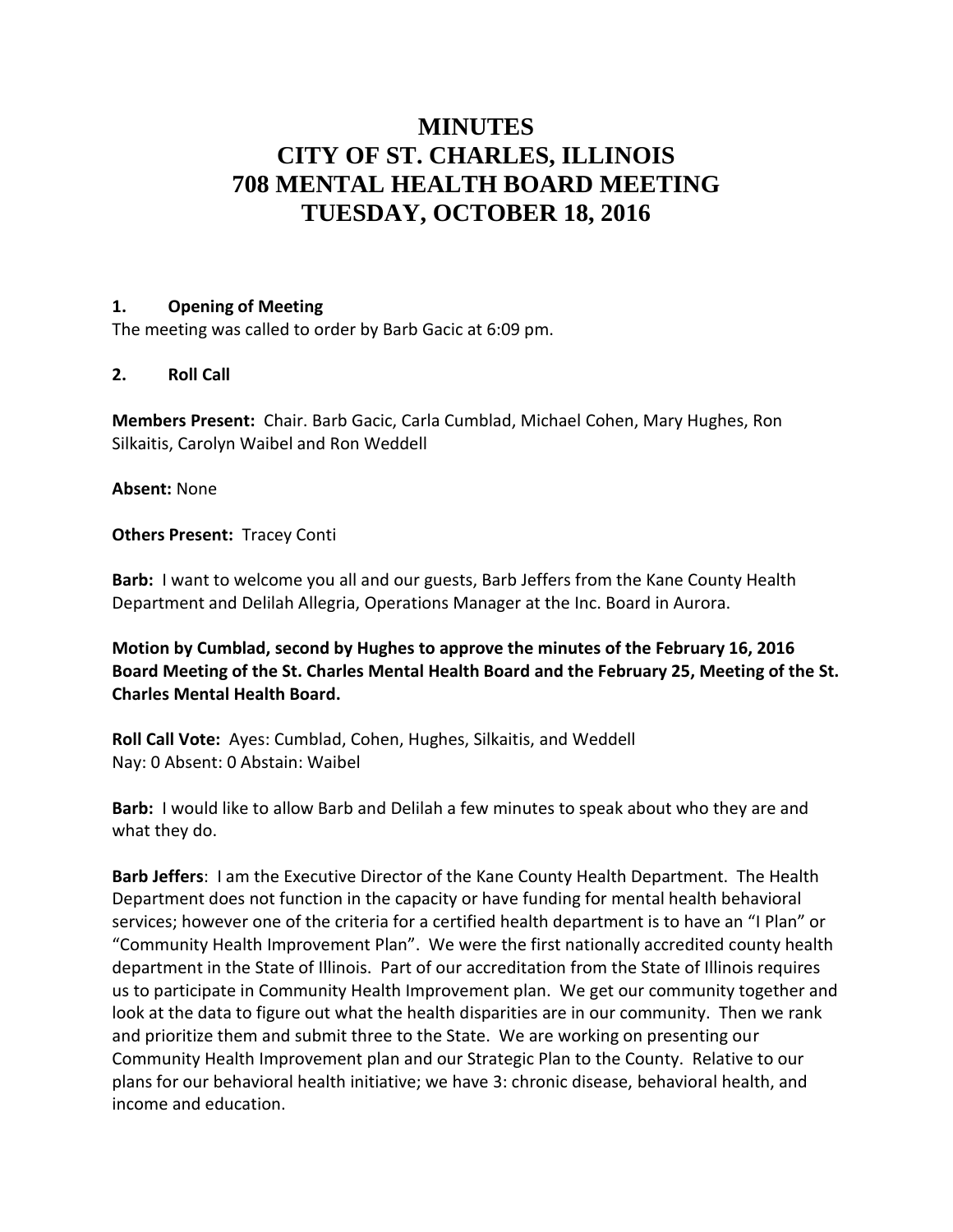One of the things we also do is get together with the community and look at what our goals and objectives are. One of the things we do a lot at the Health Department is watch the data. We are data driven. One of the things we noticed, I think it was in 2010, we had 7 heroin overdoses, and the next year we had 26. That was staggering to us. We now have a program to provide all the police officers and the sheriff with a drug that reduces the effects of opioids.

**Mary:** That's for the whole county?

**Barb Jeffers:** Yes. When I first launched this about 3 years ago, a couple of the municipalities stated they didn't have that problem in their communities; well now they all do. We've been fortunate to be able to provide the medication; we had some grants for a few years, then this previous iteration that the Sheriff is helping to sponsor for the purchase of the drug. That's what the Health Department specifically does.

I also chair the Mental Health Advisory Committee. I brought a copy of the State Statute that was put out in 2011. It states that communities over 3 million that didn't have certain access to mental health should form a committee of 7 members of the community to address the problem and give recommendations to either the County Board or Township. I facilitate that committee and hold meetings once a month, the  $4<sup>th</sup>$  Monday of each month and it's held at the library.

Basically, this committee is looking, and I'm sure you're aware, St. Charles and South has capacity for 708 boards, and the northern part of this county does not. That's a problem when we're looking at equal access for the community. The research shows that since the 80's we really haven't had any 708 Boards in the entire State of Illinois assembled. I think that's driven through people not wanting property taxes going up, but we also know that in mental health, when it was State run, the State said they would give everyone the funding, and everyone should be deinstitutionalized. They were deinstitutionalized, but the money did not follow. We have a lot of communities that are struggling to provide services and hence the explosiveness of the homeless population who have mental health issues.

We have a crisis in our community locally and nationally. I think that's why it's risen to this level with the Health Department in terms of our Community Health Improvement Plan. What you may not know is a few years ago the Federal Government required the hospitals, in order to keep their 501C3 status, to begin to prove their charitable care. You can't just write this off, you have to engage in community health planning.

The Health Department looks at population health. Unlike traditional health which deals with one person at a time. We look at the masses. We look at prevention, promotion and education. How do we minimize that impact? That's why we work in large parts with our community partners. How do we partner together to bring education, vaccines, things like that.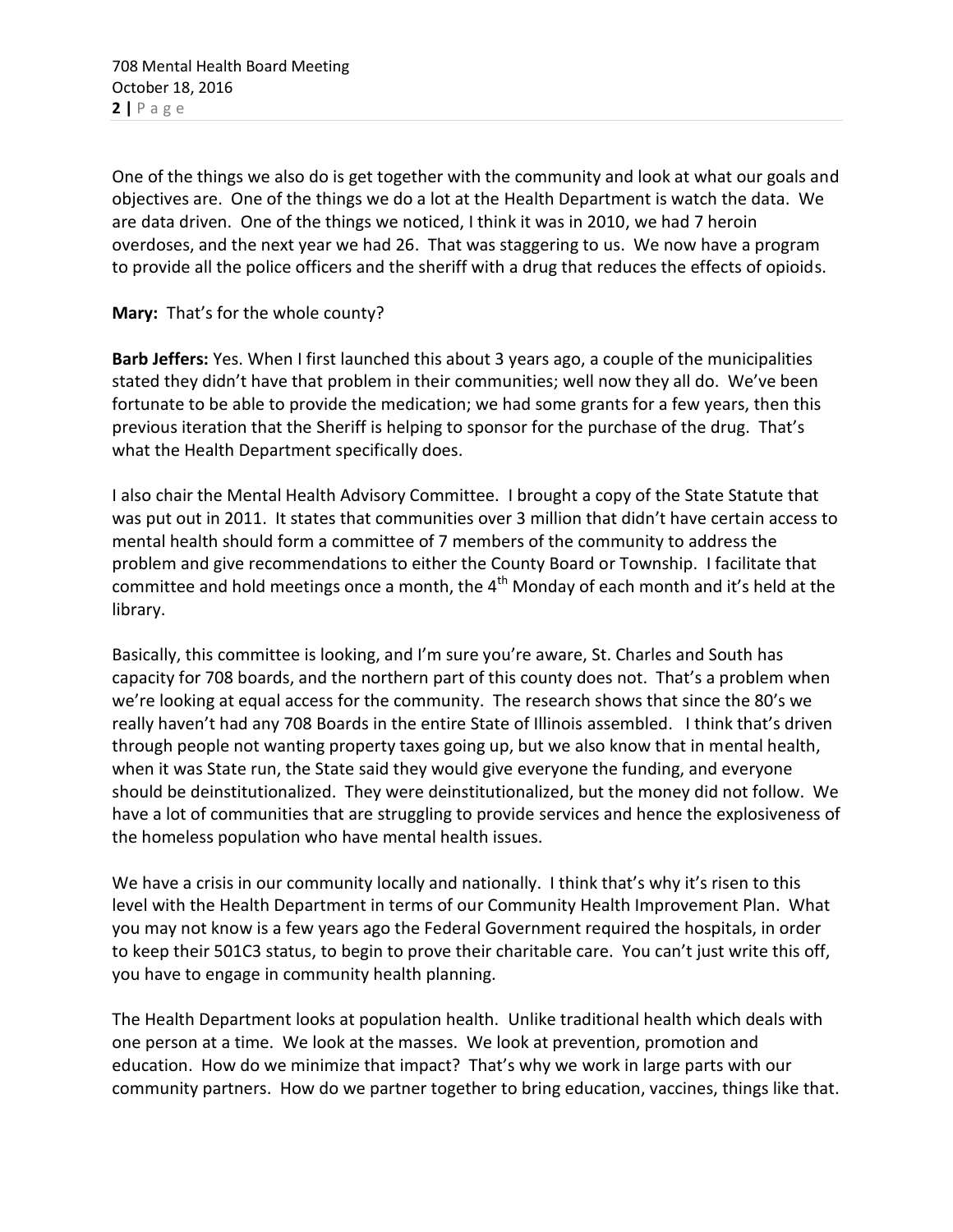That's our role in the community and that's what we've been doing to address this issue around behavioral health.

**Carla:** I have been fortunate enough to be invited to several of the behavioral health initiative workgroups. I really have to commend the work of the Health Department. They are moving quickly to identify areas and goals and most importantly to revise the resource availability or access to resources to make it more user friendly. They are also developing some publications to be dropped off in physician's offices. For those of us in the schools this is very helpful. They are really doing some long-range planning and some short-range steps. It's very helpful. You have a wonderful team. I've been privlidged to be a part of this.

**Mary:** Is it your feeling that Delnor is developing some of their own programs. I think traditionally they referred a lot to Central DuPage Hospital (CDH)?

**Barb Jeffers:** What you have to look at is the Northwestern Medical system. What they first have to accomplish is to get all their electronic records on the same platform. Once that happens the hospitals are talking to each other. Right now there is no integration of the information. It's manually sent. Once that integration happens they will look at all the information and it will no longer be CDH, but a sister hospital. Today, I don't see any plans for them to have a behavioral health center, but I don't know the larger extent of their plans. I do know some of the things they are instituting in hospitals are simulation centers where they teach the physician's medicine through simulation. Northwestern downtown has it, and Delnor has it. Delnor just opened theirs about 6 months ago. In terms of capacity, I don't know, I just know they have a goal. I don't know the specifics. I would suspect they might still send to CDH.

**Mary:** They have such an elaborate, extensive system.

**Barb Jeffers**: At DuPage, the Health Department has something like \$8M to address behavioral health, because they have a referendum. They supplement behavioral health at the hospital. The Health Department has a beautiful residential daycare program right on the grounds of the County at DuPage.

**Delilah Alegria:** I am with the Inc. Board, which is a community and mental health funding alliance that serves the 7 townships of Kane County. Those are Aurora, Batavia, Big Rock, Blackberry, Kaneville, Sugar Grove and Virgil. We get the tax levy and administer the levy and provide services to those residents. We funded 19 different agencies and within those agencies we fund 41 programs. We have 708 Board meetings, similar to this meeting, and we go to all seven townships and do presentations.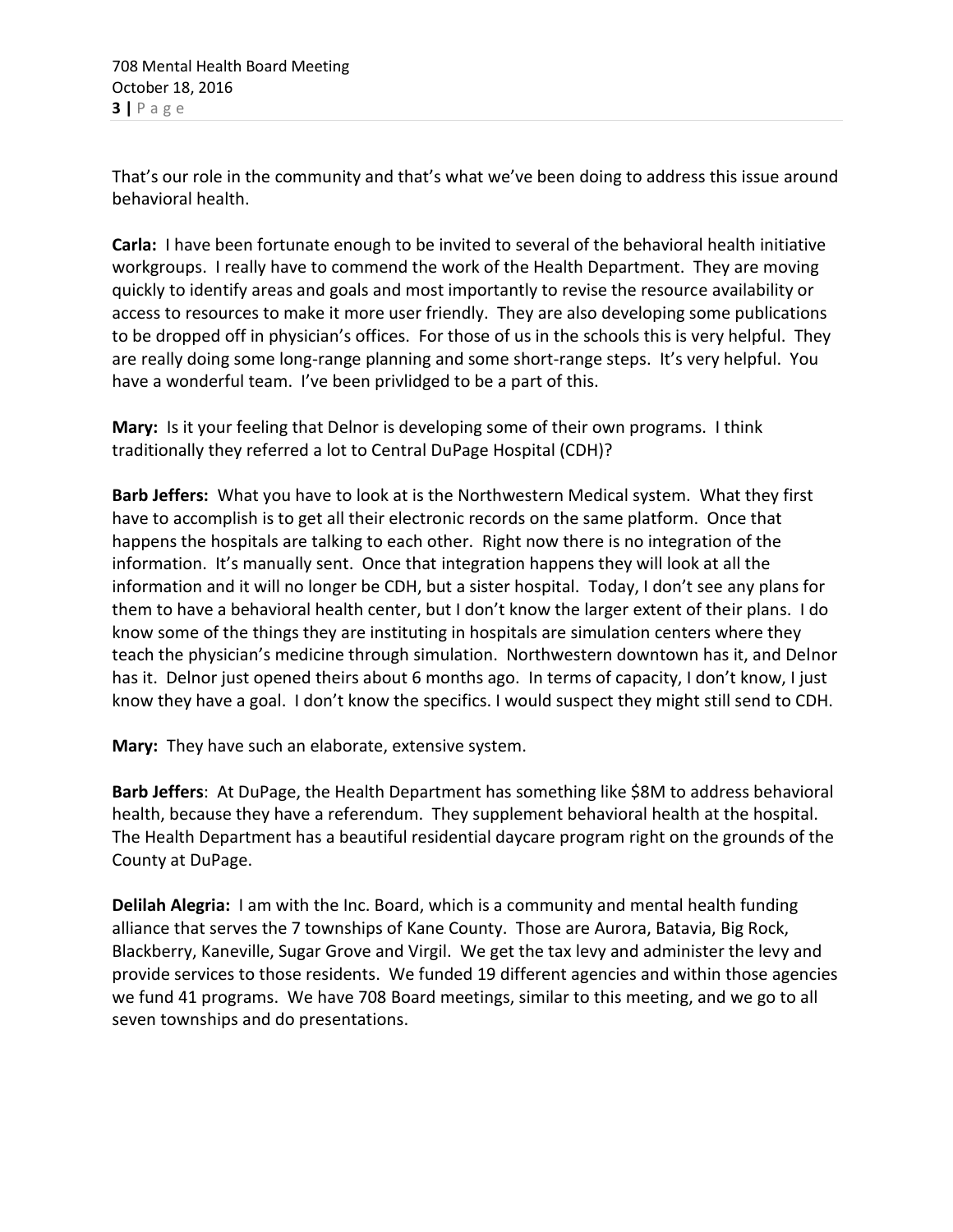We also have our Inc. Board, which is a 15 member board made up of 1 member from each of the 7 townships and 8 different at large members. Those meet every other month and they make all the decisions on the funding programs.

**Carla:** How often do you make decisions for funding?

**Delilah Alegria:** Once a year.

**Carla:** What other business do you conduct at those meetings?

**Delilah Alegria:** The program committee meets separately. We have different committees. The program committee is who makes the recommendations for funding for the Inc. Board. We keep them updated on everything from our financials, and the statistics on who is being served from the 7 different townships, to see where we may need to have our agencies do a bit more outreach, and anything else that may be going on in the community.

We own the property where we're located on the Presence Mercy Campus. It's about 12 acres, and we have three buildings. We have two tenant agencies that receive the space at a reduced level. They are paying about 35% of market value for the rent. We do that because we want to keep the services in Aurora, and because that's part of our giving to the agencies, giving them a break on their rent.

**Carla:** You say you review information from the agencies. Do they prepare that for you? What is your role?

**Delilah Alegria:** We're part of the Funders Consortium. It's Fox Valley United Way and Inc. We share an application, and agencies can apply through either one of us or both of us using that application. It goes out in January, they have to turn it in by mid-March. Between March and May we compile the information and provide summaries to our program committee. They then make the recommendations to the Inc. Board. The funding is available the next fiscal year in July.

**Carla**: That's the kind of information you say you're compiling. You said that sometimes, some townships, you have to look at their gaps.

**Delilah Alegria:** Yes. The application has different things about outcomes, which programs they want to serve, what are the needs, etc. It's a 17 page application and I condense it to probably 2 or 3 pages for the program committee. As part of the requirements, each agency has to give us 5 months client statistic reports letting us know who they served from all the 7 townships, and every quarter they have to give us outcome measurements as well. It's something we just started, and we're realizing that agencies don't have outcome goals, or don't know how to measure them. It's a work in progress.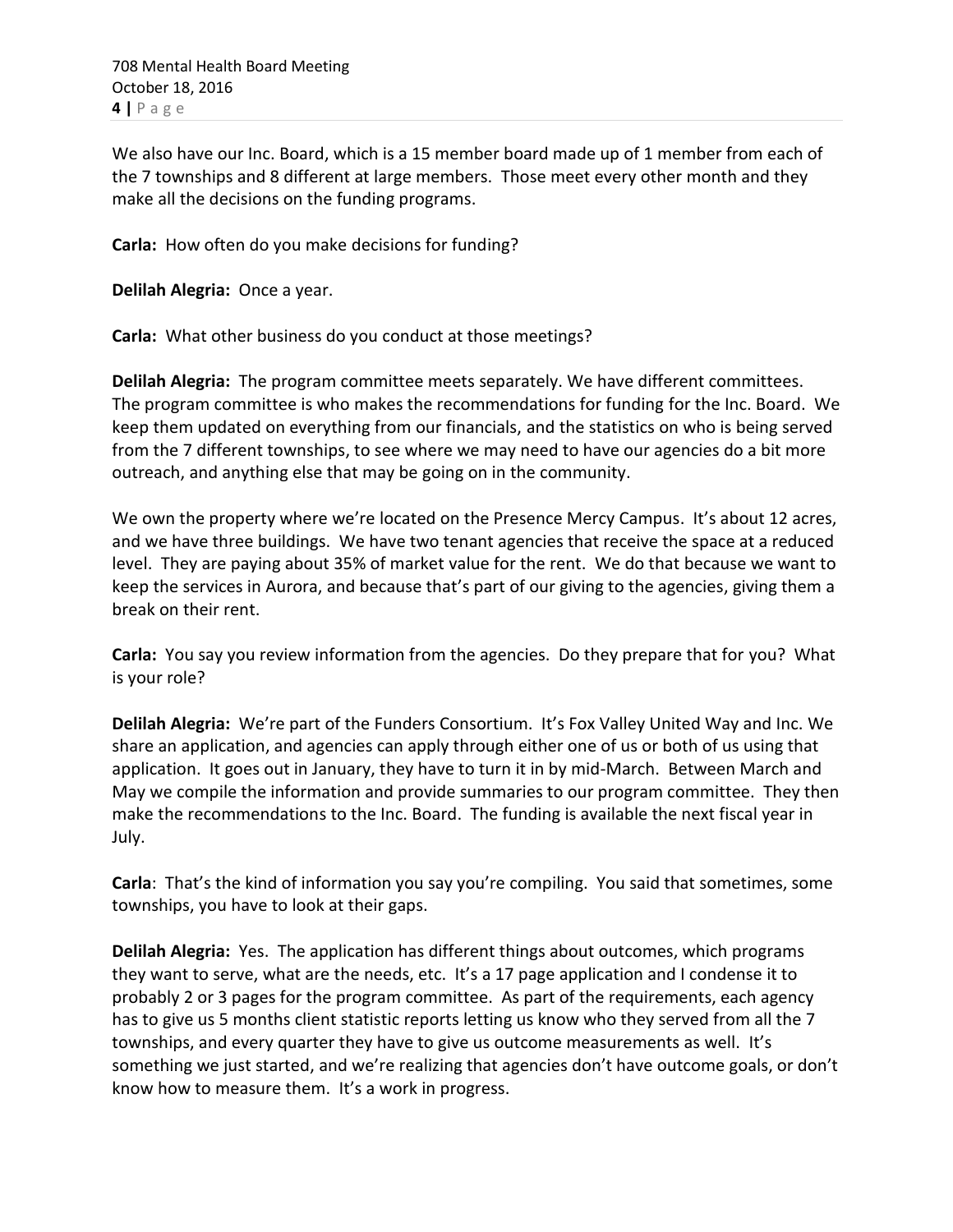**Ron S.:** Where does your funding come from?

**Delilah Alegria:** From the 7 townships.

**Barb:** Each one has a 708 board and it's based on referendums. They actually pre-date us.

**Mary:** It was the Kane-Kendall Mental Health Center that was the original agency there.

**Delilah Alegria:** I think our first name was Mental Health and Mental Retardation Services of Kane County. The Community Crisis Center used to be there. Now it's Gateway, AID and NOMI.

**Ron S.:** Do you receive funding from the State?

**Barb Jeffers:** We receive funding from the State but not in behavioral health. I receive funding for public health emergency services. We have a grant that's called Local Health Protection. That covers water and food, we receive funding on health visitation program, high-risk infants, 45% of my budget is grant funded.

**Ron S.:** Is the State behind in your funding?

**Barb Jeffers:** When we started in fiscal 2016 we really weren't sure. They started going to court, a lot of my money is federal pass-through. They hadn't released the federal money. It was up until about 2 months ago that I got all the money. The problem is they passed a 6 month budget and we're 3 months into the 6 months and there's not a penny. I don't even have signed contracts. We have verbal commitments. I'm one of the Health Departments that didn't have to lay-off because I managed strategically, but if I don't have funding by December I'll have to make some hard decisions. I can't run an organization on a promise. You don't have reserves if you keep using them.

**Ron W.:** During the referendum about establishing a mental health component payroll services. What impact would that have on 708 mental health boards from the City, Virgil, Lilly Lake and other areas? Would taxpayers be funding the Kane County mental health services as well as St. Charles?

**Barb Jeffers:** There is no referendum up. There is a committee that's looking at having a county 708 board; since there has been no proposal.

**Ron W.:** The previous referendum.

**Barb Jeffers:** That was not through the County. That was through AID. It was one organization that put a referendum through and went to the County and asked them to put it on the ballot.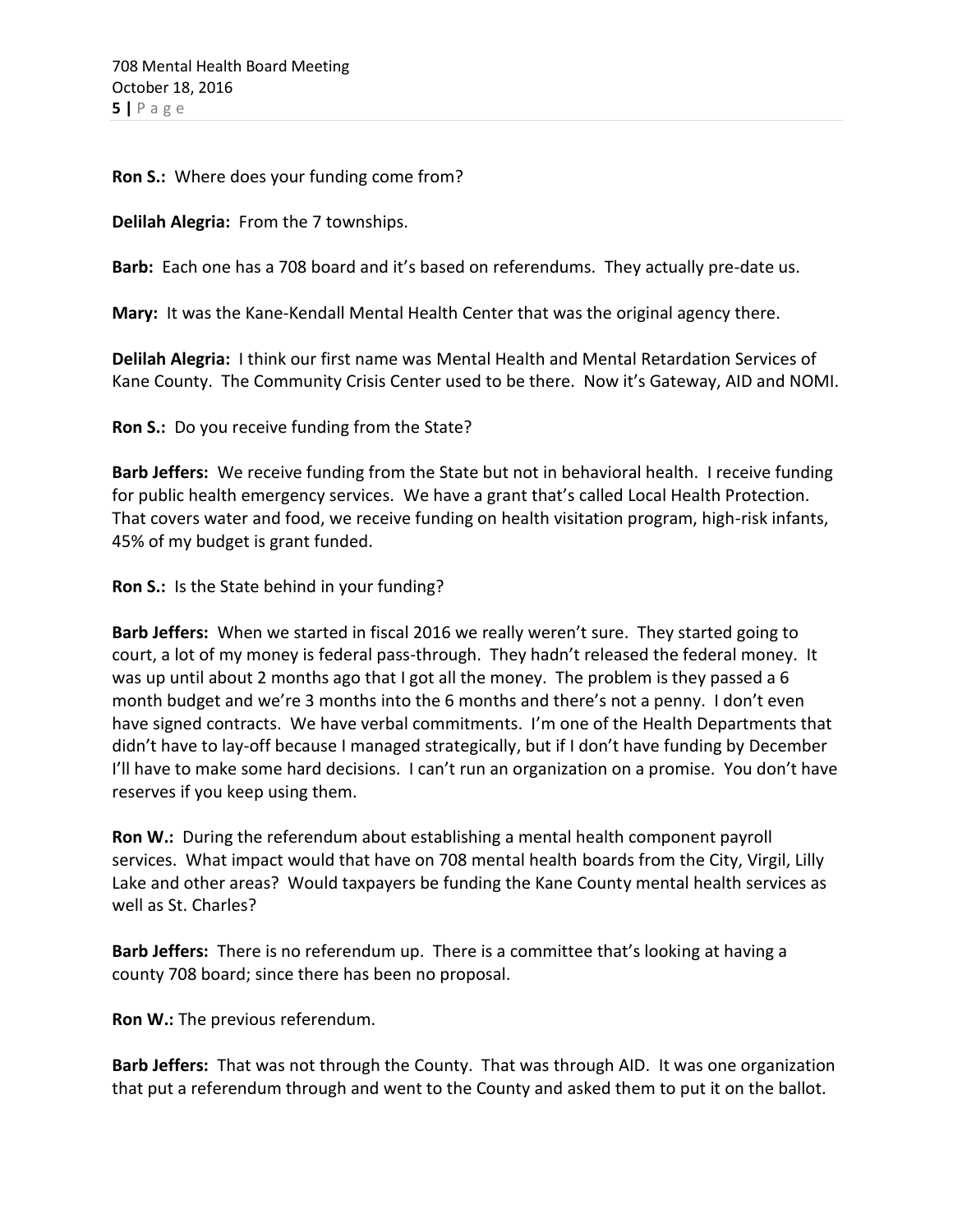The County voted it down and they had to collect signatures. They collected the signatures, put it on the ballot, and it failed. That was \$12.6M for only developmental disabilities. It wouldn't have been managed through the County, but through AID. That was not a County sponsored referendum.

**Barb:** What they consider the prime reason they only went through for developmental disabilities was because of how people were funded on Medicaid. It could only go through that, it couldn't be all encompassing, like some of the groups wanted it to be.

**Barb Jeffers:** The current structure from the State for a referendum would be tax payer's money. Medicaid would not collect tax payer's money.

**Barb:** Last fall I met Jerry Murphy from the INC. Board. He invited me to a meeting in Chicago of the State ACMHAI (Association of Community Mental Health Authorities of Illinois) Board. I went for an afternoon session, thought it was fascinating. He offered a one-year trial open membership. I accepted.

Barb went over what ACMHAI does and the background of the organization.

Another thing I wanted to share with you is an email I received. It's a provider notice that was issued on October, 13, 2016, it's an enhanced payment for psychiatric services provided within the Community Mental Health Centers, and it's just been approved. It's really exciting and it helps you to understand the types of emails I've been getting.

Through these meetings I've received a lot of questions and suggestions to be brought up to you. The first being insurance, do we need insurance as a board. I met with Chris Minick and he checked with the City's Insurance Company, and I do have it in writing, based on the descriptions of the operations and responsibilities of the appointed Mental Health Board, we are covered by the City of St. Charles for administrative purposes.

Another thing is should we be requiring a verification of insurance for our agencies? Chris is looking into it, but he's pretty sure it's not needed.

It was brought up at one of the ACMHAI meetings that present the question of a possible small rate increase to the City. Chris and I discussed, we went over the first meeting minutes, and it states that the referendum was passed at .15%, though Jim Martin and some of the others had said it wouldn't go above .05%. We've been at .04% for many years. My question to Chris was would there be any consideration of going to a .0425%; he didn't say yes, but he didn't say no. If nothing else I might have planted some seeds. It doesn't hurt to ask.

**Mary:** We've asked before. I'm not sure why there was never any action on it. It never hurts to ask.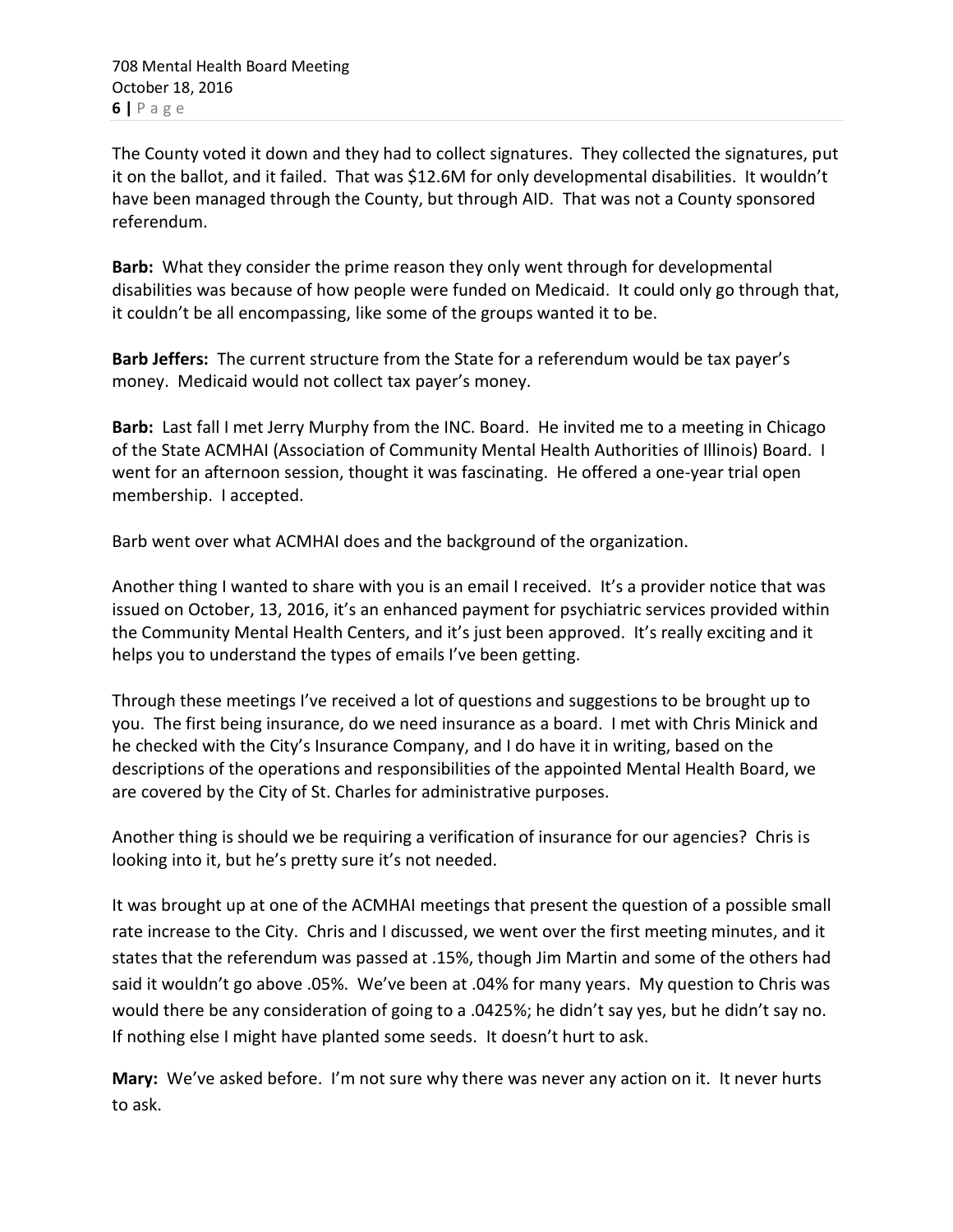**Ron W.:** Does increasing it require the City Council's approval?

**Barb:** Yes.

**Ron S.:** Even though the percentage is very low; I'd have to see the dollar amount.

**Carolyn:** How is it proposed? Do we have to submit it in writing from the Committee?

**Barb:** I think Chris would handle it.

**Ron S.:** Chris would handle a recommendation from this committee and would recommend it to Council.

**Carolyn:** Do we put a motion in and recommend it to Chris?

**Carla:** I think what Carolyn is saying is do we make a motion recommending that you take this to the City Council and take a vote on that recommendation.

**Carolyn:** I'm looking for a more formal approach.

Ron W.: Our budget was about \$520,000 last year to go up .25% of that is about a \$35,000 increase.

**Barb:** Do we want to put it to a motion?

**Ron S.:** We wouldn't see the money for a year, until 2018.

**Barb:** Correct.

**Carolyn:** I think we would go higher.

**Barb:** No. I don't want to start higher. I don't want to be greedy and get an automatic no.

**Ron W.:** It's a 7% increase. We discounted over \$100,000 last year in funding requests.

**Mary:** Our allocations have gone down except for last year they were up a bit.

**Michael:** What is your recommendation, since you are on the Council, is that a fair increase to ask for?

**Ron S.:** Yes, this is. Anymore you may receive push-back.

**Motion by Cumblad, second by Waibel to open a discussion on a tax rate increase from .04% to .0425%.**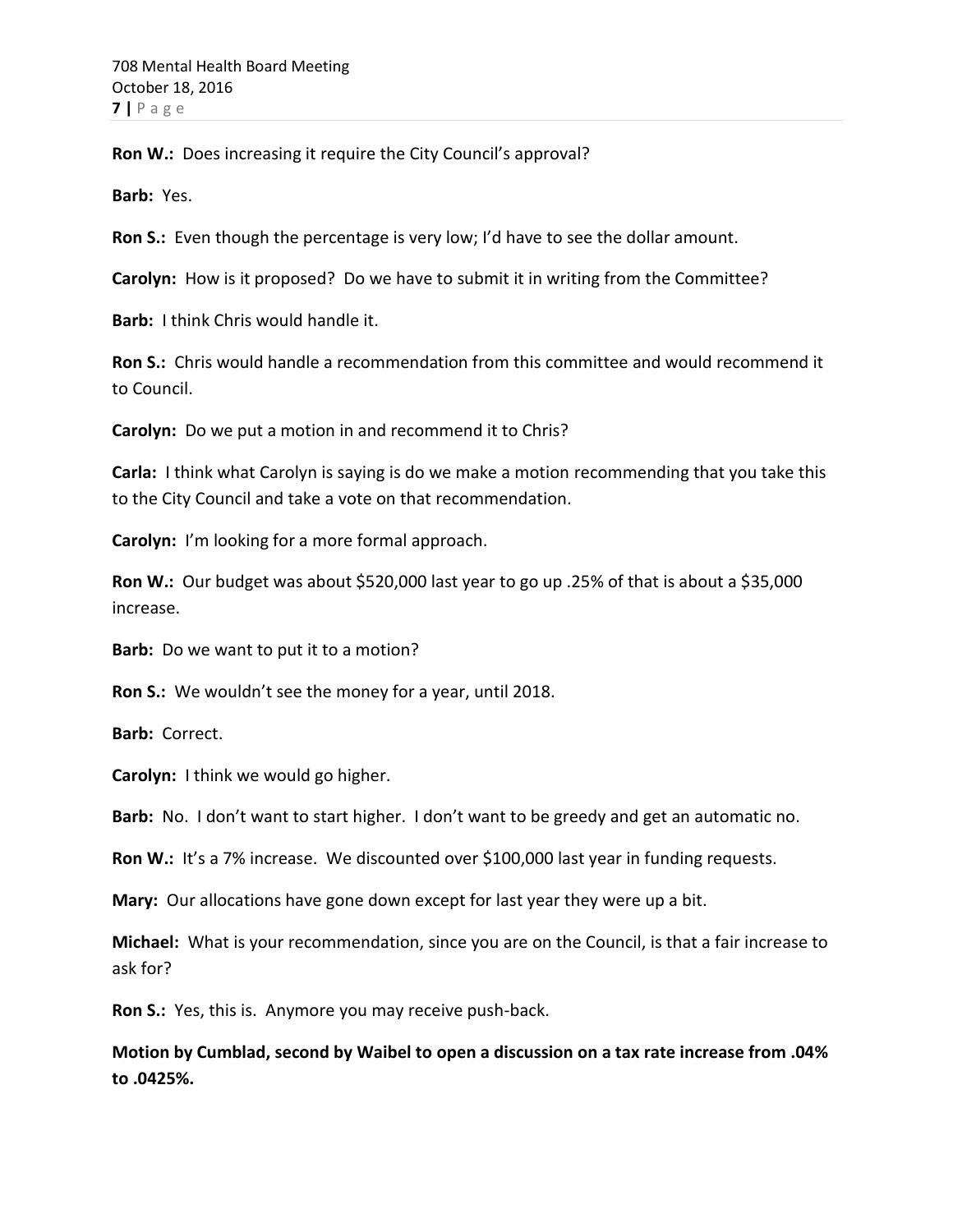**Mary:** You said it's not that much money.

**Michael:** I don't think it is. I think it's less than what we were talking about.

**Mary:** If we had a budget of \$500,000 last year.

**Carolyn:** It was \$520,000.

**Barb:** It's not a lot. It's more the idea that we are actually getting a little bit of an increase.

**Mary:** Which we haven't in many years.

**Ron S.:** Someone may want to add why we think it's necessary to justify our asking.

**Mary:** Our funds have decreased significantly. We're down 30% from where we were several years ago. The needs are greater and the requests are more. The funding sources are drying up.

**Barb:** Barb Jeffers has a suggestion.

**Barb Jeffers:** I would show the data of what's happening.

**Carolyn:** State funding is less.

**Carla:** Last year we didn't fund several organizations and some we cut their funding. We are anticipating at least the same number of applicants plus a few additional. In order to meet the need we would request a small percentage increase to the funds.

**Barb Jeffers:** I think you need some hard evidence of data. To say that the need has increased; what does that mean?

**Carolyn:** We could compile or request data.

**Mary:** We have that. We know exactly what the requests are and what are allocations have been.

**Carolyn:** Requests have increased, allocations have decreased.

**Mary:** We know the numbers of clients served. The number of St. Charles residents that have been served. I think that's significant.

**Ron W.:** Why don't we put together a one-page sheet with bullet points on the data for the City Council?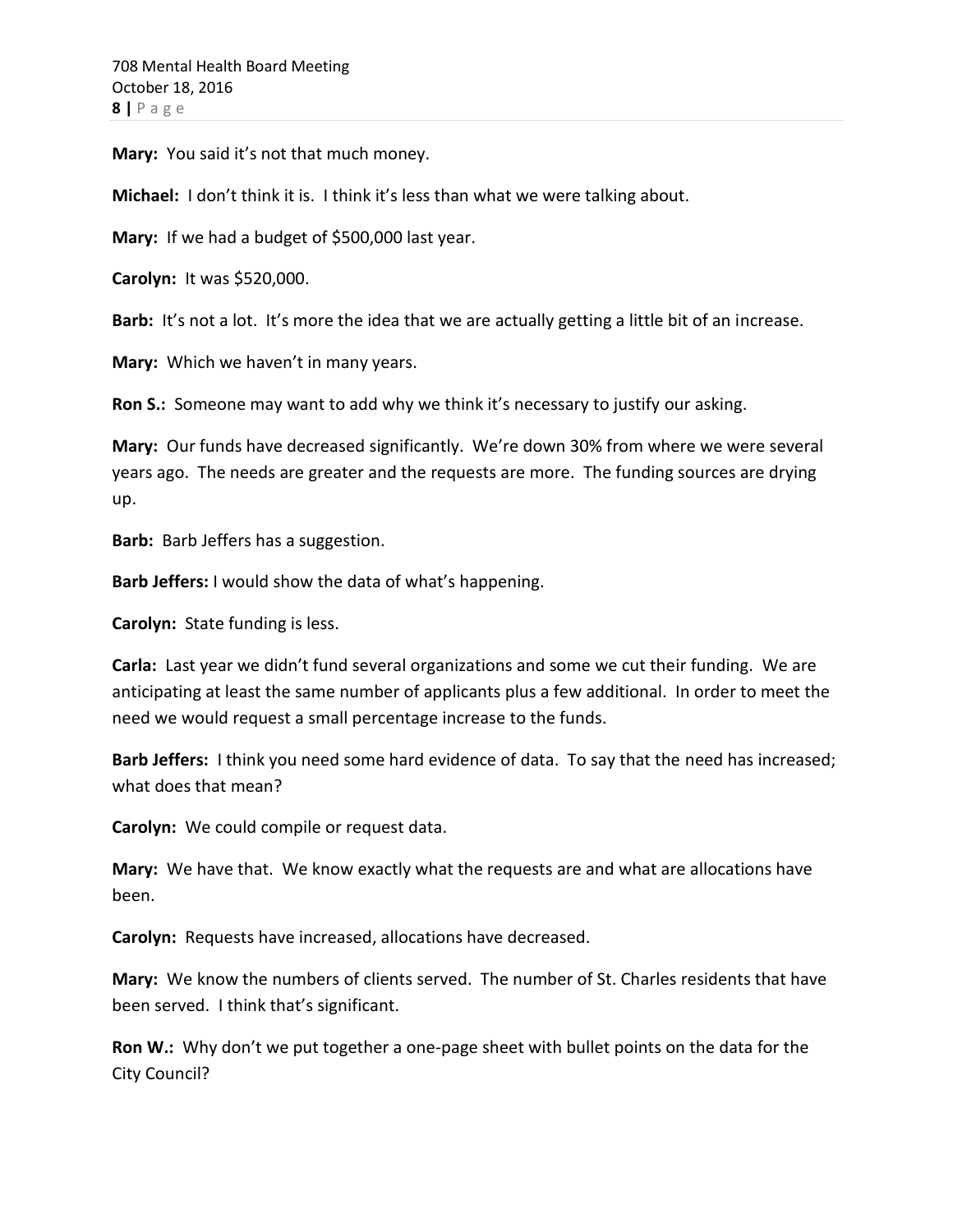**Ron S.:** The more information you provide, the more likely the Council will pass it. You can't just say we want more money, you need to justify it. Remember this is a tax increase. You know how well that goes across. You have to justify this.

**Carolyn:** Has the percentage ever changed in the past?

**Mary:** Not that I remember. We talked about it. I'm not sure why it never went anywhere.

**Carla:** How long ago did you say it was .04%?

**Mary:** As long as I can remember.

**Ron W.:** At least 30 years, it was passed in 1986.

**Carolyn:** The tax bill is under scrutiny in St. Charles right now because of the school district.

**Carla:** Has the population of St. Charles increased in twenty years? Could it be population based? The figure has been the same and the population has at least tripled.

**Barb Jeffers:** Use the current data that's available. Our society has changed. We have a huge heroin epidemic and we're impacted by it. That's why I say if you stick with the data; it's hard to dispute the facts. Data is facts.

**Carla:** I think we have a motion on the table to make a recommendation. I think you can probably vote that recommendation up or down. We could probably also say that maybe it would be good for a few of us to put together a proposal. When would this need to go to Council?

**Ron S.:** They are already starting to do the preliminary budget. You have some time, but the quicker the better.

**Barb:** By mid-November he's going to have it together.

**Ron S.:** It's a process.

**Carla:** Who does it go too?

**Ron S.:** Chris. Then Chris would talk it over with Mark.

**Carla**: Chris would include it in the budget, or is it a separate proposal?

**Ron S.**: This is separate because you are raising a tax that was approved by referendum. I haven't talked to an attorney, but as far as I understand, it would be a separate ordinance to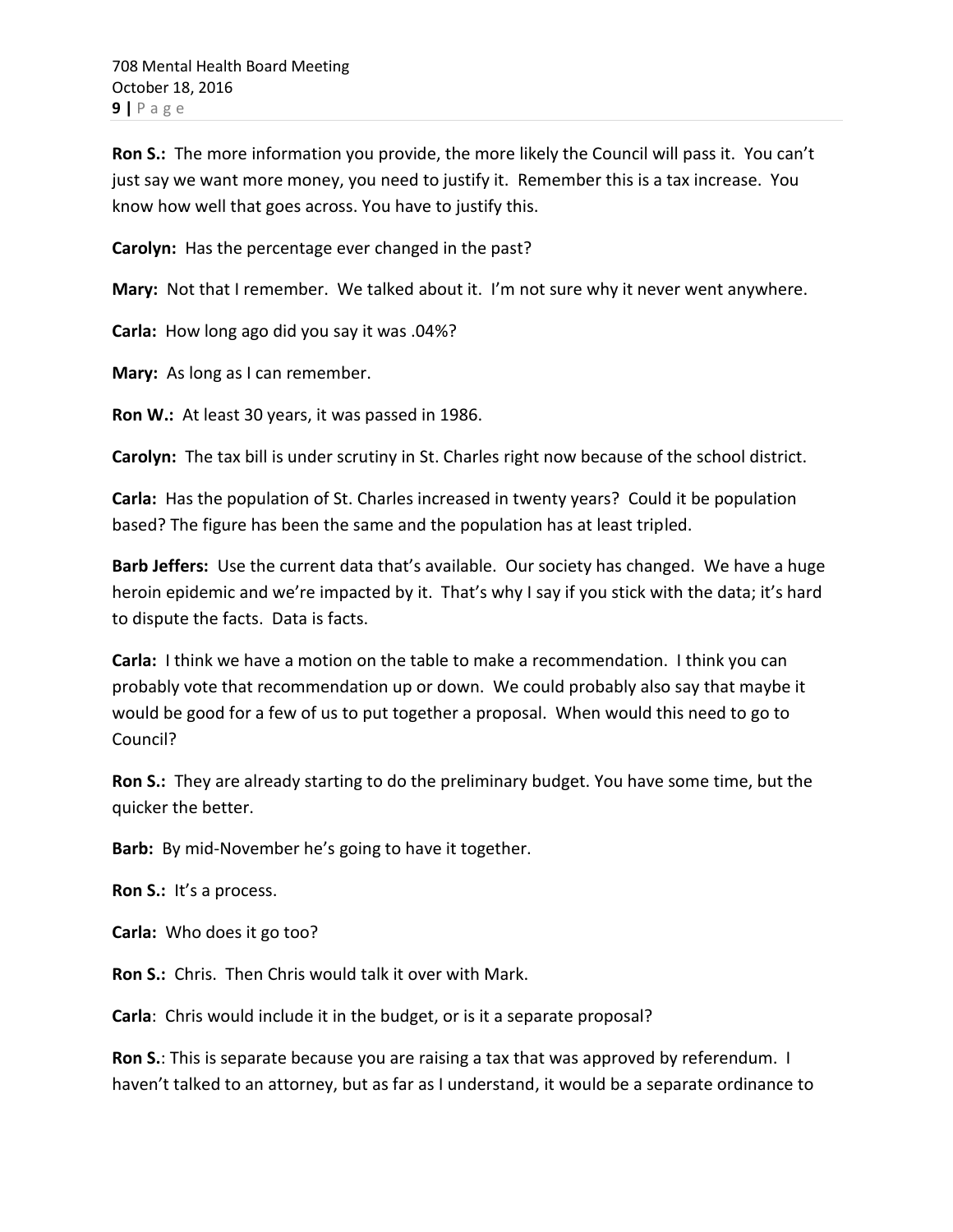raise this tax from .04% to .0425%. This is a tax increase. It was done by referendum. It's within the boundaries; we can't raise it without a referendum.

**Carolyn**: Did Chris give any indication on how to get it to him?

**Barb**: He just said it would be considered.

**Mary**: Maybe that's the next step; follow up with Chris to see how to go about this.

**Ron W.:** Wouldn't the finance committee have a hearing, and if it was approved, it would go to City Council?

**Ron S.:** It would go to Committee first.

**Carolyn:** Does it go to Chris or to Council?

**Ron S.:** Chris. Chris, our attorney, and Mark would figure out how to word the ordinance. All you are doing is recommending.

**Carolyn:** We can make the motion, approve the motion, send it to Chris, but do we form a subcommittee to do a document proposal in the next 10 days.

**Ron S.:** You should ask Mark and Chris. First do the motion.

**Motion by Cumblad, second by Waibel to recommend a request of a small increase from 0.4% to .0425% in our allocation rate.**

**Voice Vote:** Ayes: 5; Nays: none; Abstain: 1 Chrmn. Gacic did not vote as Chair**. Motion Carried.**

**Carla:** Barb, you should make a call to Chris to find out what this would take. I would volunteer to put something together.

**Carolyn:** I'd volunteer on a sub-committee. If you need to set up a sub-committee to put together a proposal let us know. Barb does that seem good? If you find out the process and we'll help you navigate the rest of it?

**Barb**: Yes. I think it's worth it to try.

**Barb:** When I met with Chris Minick, I asked him or approval for my ACMHAI dues for the upcoming year. It's been \$500.00; it might go up to \$600.00. I asked for approval for up to \$600.00 for attending the quarterly meetings. He checked with Mark and they gave the approval to fund the \$600.00, with the understanding that I will report back to them periodically with reflections and summaries and steps that we might need to take.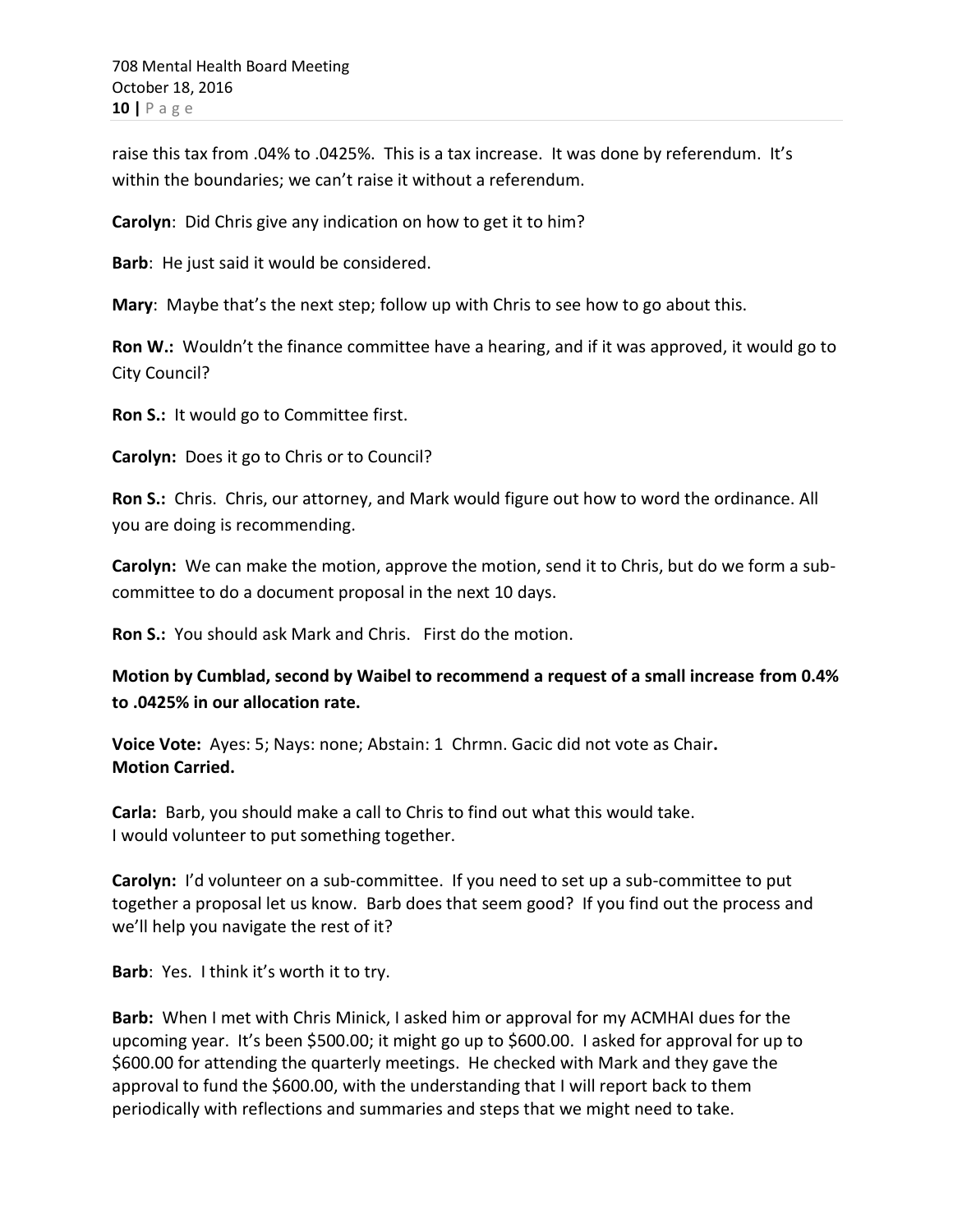A few other suggestions that the Board may want to consider at some point in time: After the funding has gone out in August, putting a small blurb in the September issue of the DEN with what we have funded with the tax dollars, listing the total amount distributed, but without naming the agencies.

**Mary**: Why do they suggest not naming the agencies?

**Barb:** It is up to you if you want to tell them what was funded or name agencies.

**Ron S.:** I think it's a good idea, but I don't think we need to put the agency names. What we do is public record. If someone wants to know that badly they can find out.

**Barb:** It's something to think about and discuss further.

Another item is the pros and cons of putting the application online. They are generally emailed out to the clients anyway; the con is we might end up with a lot more agencies that we're anticipating.

**Carla:** We don't just say you received money last time, here is your application.

**Michael:** I think people should have the opportunity to see funds. It has to be a level playing field.

**Carolyn:** I think online because electronic media is the same as print media. Presuming it's still being done in a press release. It's the same thing, just electronic.

**Carla:** As long as everyone sees the application and has to make contact. I'm okay with that.

**Mary:** I don't have any problem with it being on the website either.

**Carolyn:** Is there any legal information stating if we can or can't put it on the City website? Is there anything opposing putting it on the website?

**Ron S.**: I don't see why not, it's available to everyone.

**Mary:** We get a few new ones every year, but I don't think there will be a massive response.

**Carolyn:** With all the requirements of documentation; I don't think we'll get that many new agencies.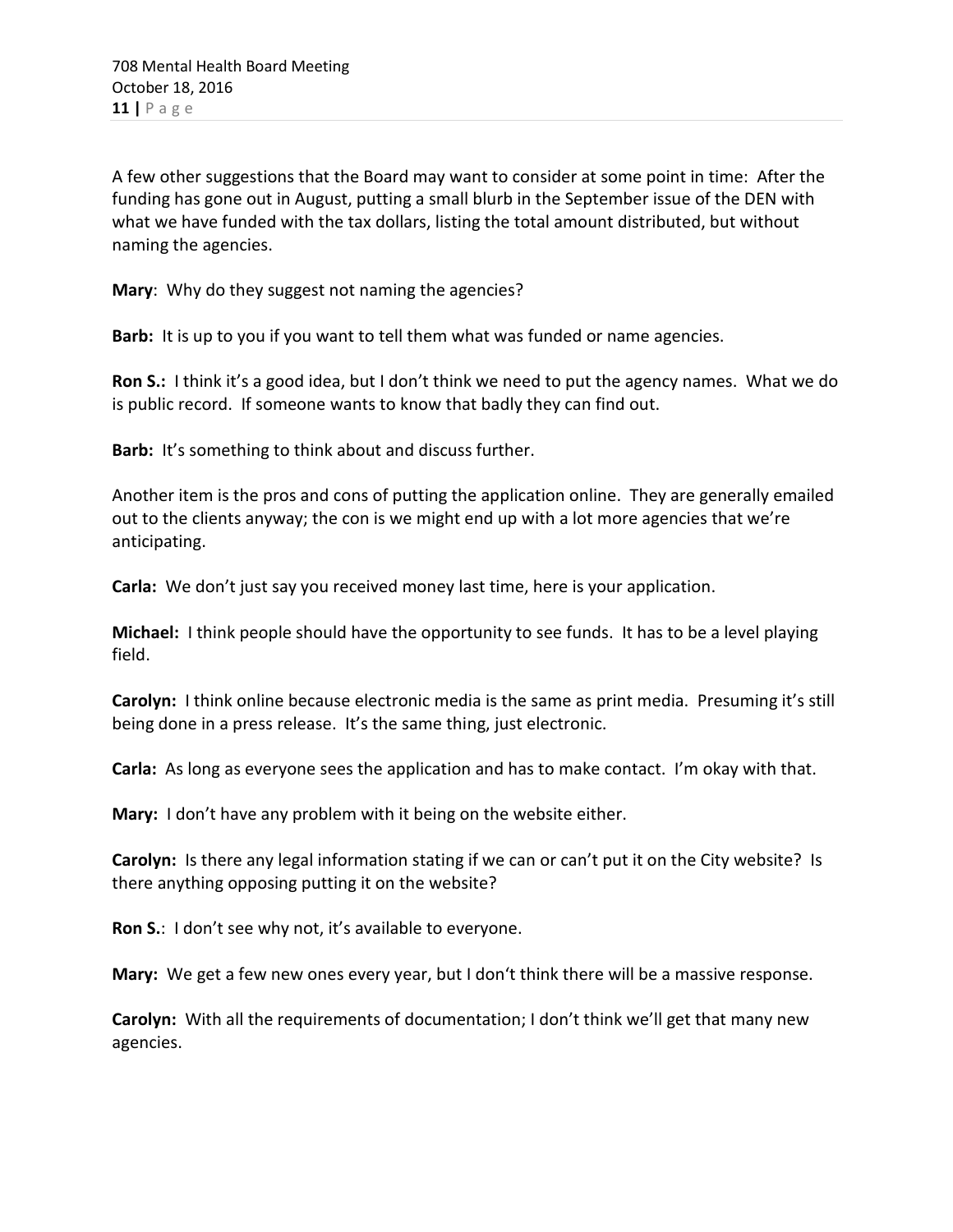**Ron W.:** There are so many requirements for a complete application, if they don't have the data or information they are excluded.

**Michael:** I think everyone should have an equal chance. If it's on the website and we get 30 applications, then we get 30 applications. It gives us more room to look at increasing our funding a little bit.

**Motion by Cumblad that at the same time the press release is sent that there be a notice posted on the City website along with the electronic application noting the same due dates, if allowable, second by Hughes.**

Voice vote: Ayes: Unanimous; Nays: None Chrmn. Gacic did not vote as Chair. **Motion Carried.**

**Barb:** The last thing brought up was that all agencies should be visited at least once a year. Not only to show that we care about what they are doing, but makes them aware that we want to see what is being done with their funding dollars. Come next Summer/Fall I would really like to see this happening. We'll send out an email with all the lists, everybody gets to choose 1, 2, or 3. I will try to come up with a list of things to look for; you're getting impressions of what they are doing, what their activities are like, and what they are using the dollars for.

**Carolyn:** How do you want to manage the agency visits with everyone?

**Barb:** We'll send out a list and everybody will choose where they want to go. You've seen most of them.

**Carolyn:** I've been to like 6 this year.

**Mary:** I don't think we should overwhelm people. I don't think 2 or 3 people need to go to the same agency unless they are going together.

**Barb:** I was introduced to the Kane County Mental Health Advisory Committee. I attended in July, and there was something that came up; if the Board merged and it was county-wide that they could save volumes of dollars of administrative costs. I said no. Our total budget is 1% and that is for a City administrator that attends our meetings, compiles our minutes, answers phone calls, etc.

When I was at the ACHMAI meeting I posed the question, and most agencies that have paid staff are running 8.5% - 13%.

**Mary:** We're getting a bargain.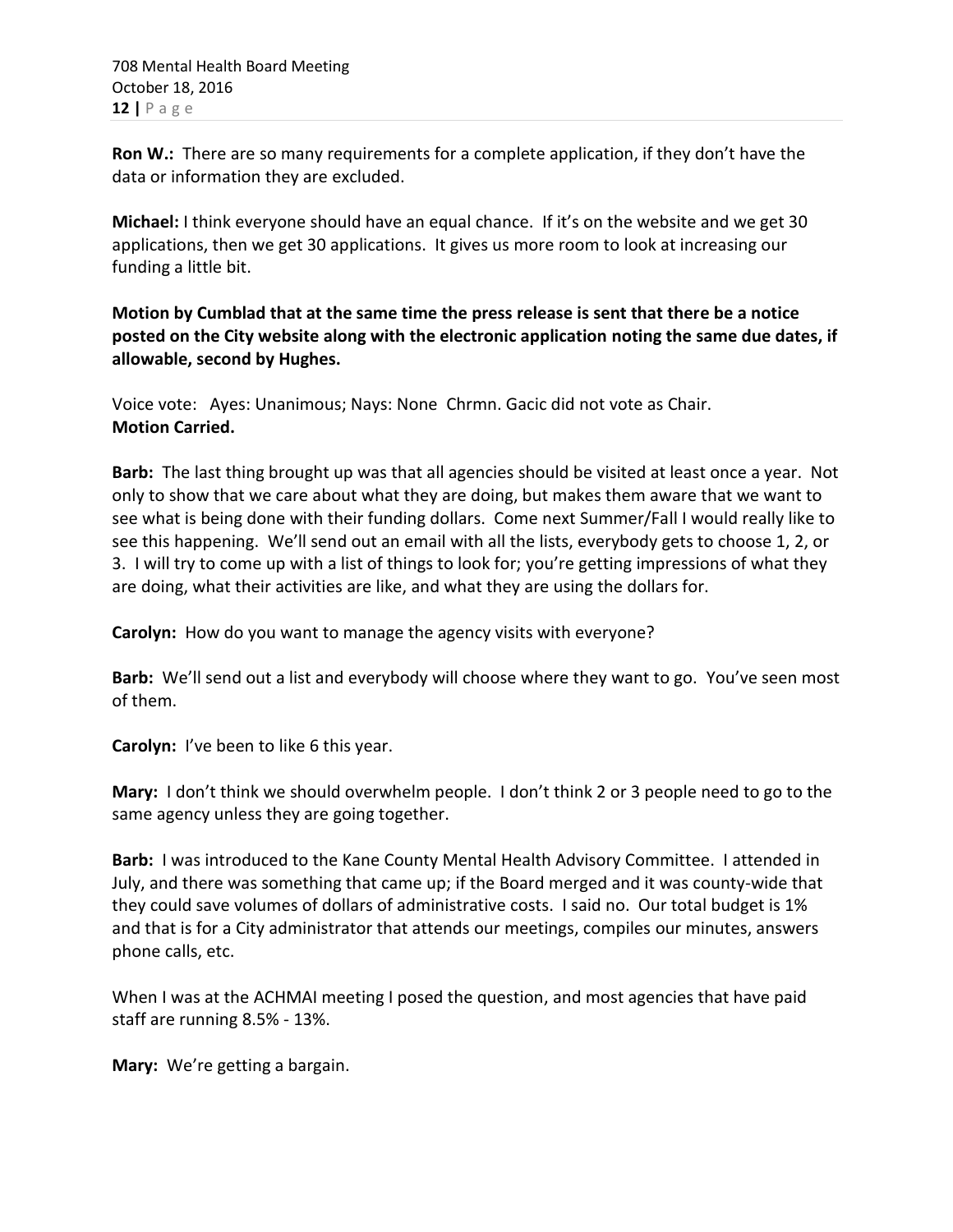**Barb:** We are, and I wanted to make sure everybody knew about it.

They asked me to come back to give a presentation on what we're about, how we started, how we determine funding, the application process, etc. I went to the meeting in September, they didn't have a quorum that night, and it was quite a discussion about going county-wide, various proposals for funding and I did state at the end that I am like a mother bear with our agency. I'm protective of the agencies that we fund, and if anything is going to happen I want to make sure that the agencies we've supported since 1986 are funded at the same level. I think that everybody needs to be aware of other committees that are out there and are looking at various options.

**Mary:** Tri-City Family Services would not be in existence without the 708 Board. That was one of the first agencies created after this board was founded.

**Barb:** The Fox River Valley Initiative is just a concerned group of citizens. I just read in the Chronicle that they had gone to the County asking for Riverboat funding for the community reentry program. It was voted down. Riverboat funding is down considerably, because of the gaming machines that are in local taverns. You're getting City funding and it's not being spread at the County level like it used to be.

**Barb**: Potential new applications:

Portrait Health Foundation - I sent them last year's application. I don't know if they are a 501C3, but this is an initial way of letting them look at what we require.

Linden Oaks, Mental Health First Aid Training – I forwarded this last year's application and Tracey will also send this application.

**Ron S.:** We're talking about adding 2 more groups, and we want to keep the funding at the same level. How do we do that if we're going to add 2 more groups?

**Carolyn:** We'll have to re-allocate.

**Ron S.:** That goes against what was mentioned about keeping everybody the same.

**Carolyn**: We can't exclude people. That's not the nature of the board.

**Ron S.:** No we can't. But we only have so much money.

**Carolyn** We have to take new applicants.

**Barb:** Yes.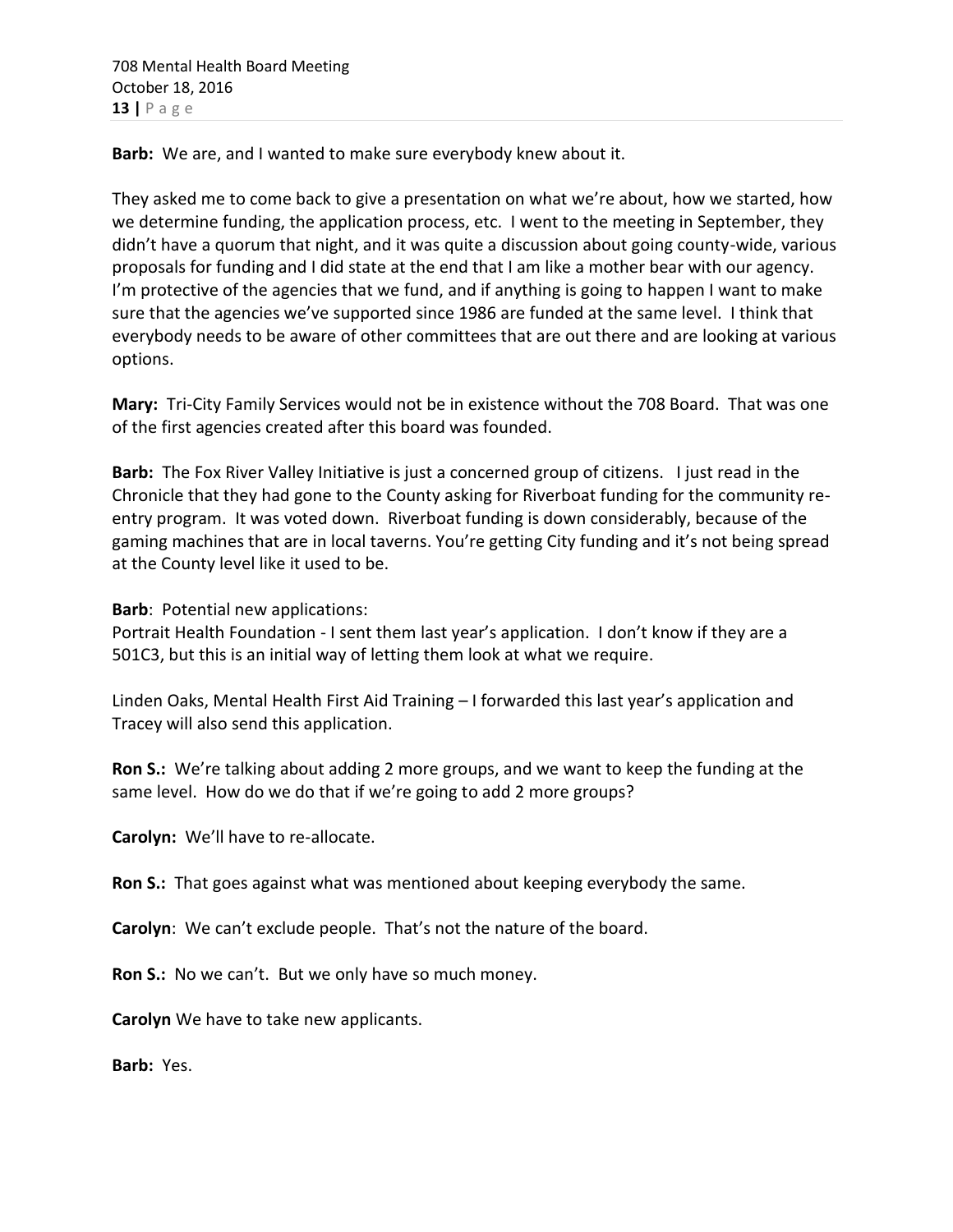**Ron S.:** There is only so much we have to divide and a group may have to take less.

**Carolyn:** Yes. We've done that from year to year.

**Barb**: It gets really interesting at the allocation meeting. Last year was good as we had a little extra money to play with.

Tracey Dunn from Elder Day Center has retired. She is having a baby. They are looking for an Executive Director.

Denice Edwards from NOMI, KDK has resigned. She's moving out of state to be closer to her family. They are looking for an executive assistant to work with the board while they look for a replacement.

The merger of Fox Valley United Way and Central Kane County United Way transpired, August 1. Mike Myer is the Chief Executive Officer of the merged agencies. I have an appointment with him to touch base.

Based on an email received on May 11, I reached out to Melissa Burn of Snowball suggesting we need to go over their application process and what our board was looking for. I did not receive a response. I followed up with a phone call and email on September 8, 2016 suggesting we meet and offering to provide a sample of a simple financial statement that board is looking for. She seemed very receptive to getting together and I haven't heard back from her since. I wanted to keep you informed.

I did run into Chief Keegan in August. He said the part-time social worker is working out even better than he had hoped.

Do we have any application changes, and the questions we came up with?

**Mary:** I think those are extremely important. Everybody gets asked the same questions, I like that, and the responses are so interesting.

**Barb:** I think we were going to ask for outcome measurements if they were available. Do you want to add that to the bottom of the letter?

**Michael:** I think every agency should provide information on how they measure the effectiveness of the programs we are funding? I brought a sample from our application. For those that don't know we have 2 positions that are funded by the Mental Health Board. Three questions are on there for evaluation and we have to give them all the data they need. If you want to get funded you have to have some data. I think we need to get to a point where we request data.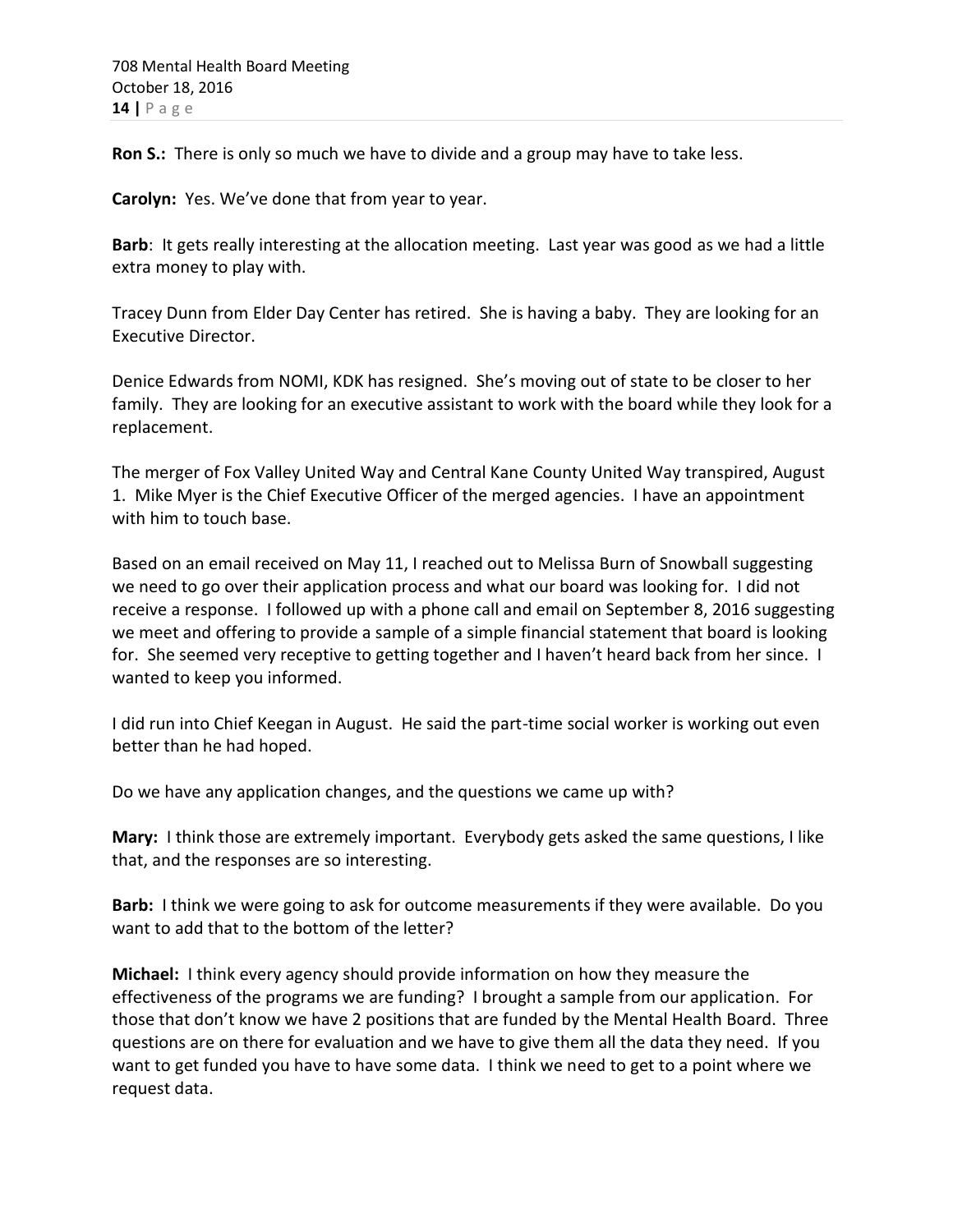**Barb**: I think we can request it, if it's available, this year, and then consider it for next year. We can tell them at the time of the allocation meeting. We have to give them the time.

**Michael**: They need a full year.

**Barb:** Some of the smaller agencies may or may not be able to give us accurate data because they don't have the staff to accumulate it. They don't have the time.

**Barb Jeffers:** I think a great question to ask is: How do you evaluate effectiveness/success? Is it how many people you serve? It doesn't matter if they get better or not?

**Ron S.:** Every group has a different way of evaluating.

**Michael**: I can share the questions we have; one is explain how you will measure the effectiveness of your activities. We compile the information, its work, but if we want the funding we provide the data.

**Barb:** Would you accept the Illinois Assessment Test that they give at Wredling?

**Carla:** Every agency is looking at this differently. In terms of mental health, or behavioral health what are the outcomes you would want to see the kids have? We use a strength based measure.

**Michael:** You find a way of scoring that.

**Carla:** It's a standardized assessment. That would be one thing. I would prefer something like that, rather than some of the State based testing, because those are primarily academics and that's not our mission.

**Carolyn:** Are you talking about the Trek Assessments? Renne Bohem is doing an assessment of the students asking them if they feel safe, hopeless, do they use drugs, etc. She does an evaluation of  $6<sup>th</sup>$  and  $8<sup>th</sup>$  graders in the fall and again in the spring. It's a survey. It's an emotional assessment. That's how they evaluate who needs to be in the program.

**Michael**: She does that and ends up with 100 kids in her program. We would be asking about those 100 kids because those are the kids we're funding. What is she measuring with those 100 kids.

**Carolyn**: They do separate tests with those kids too.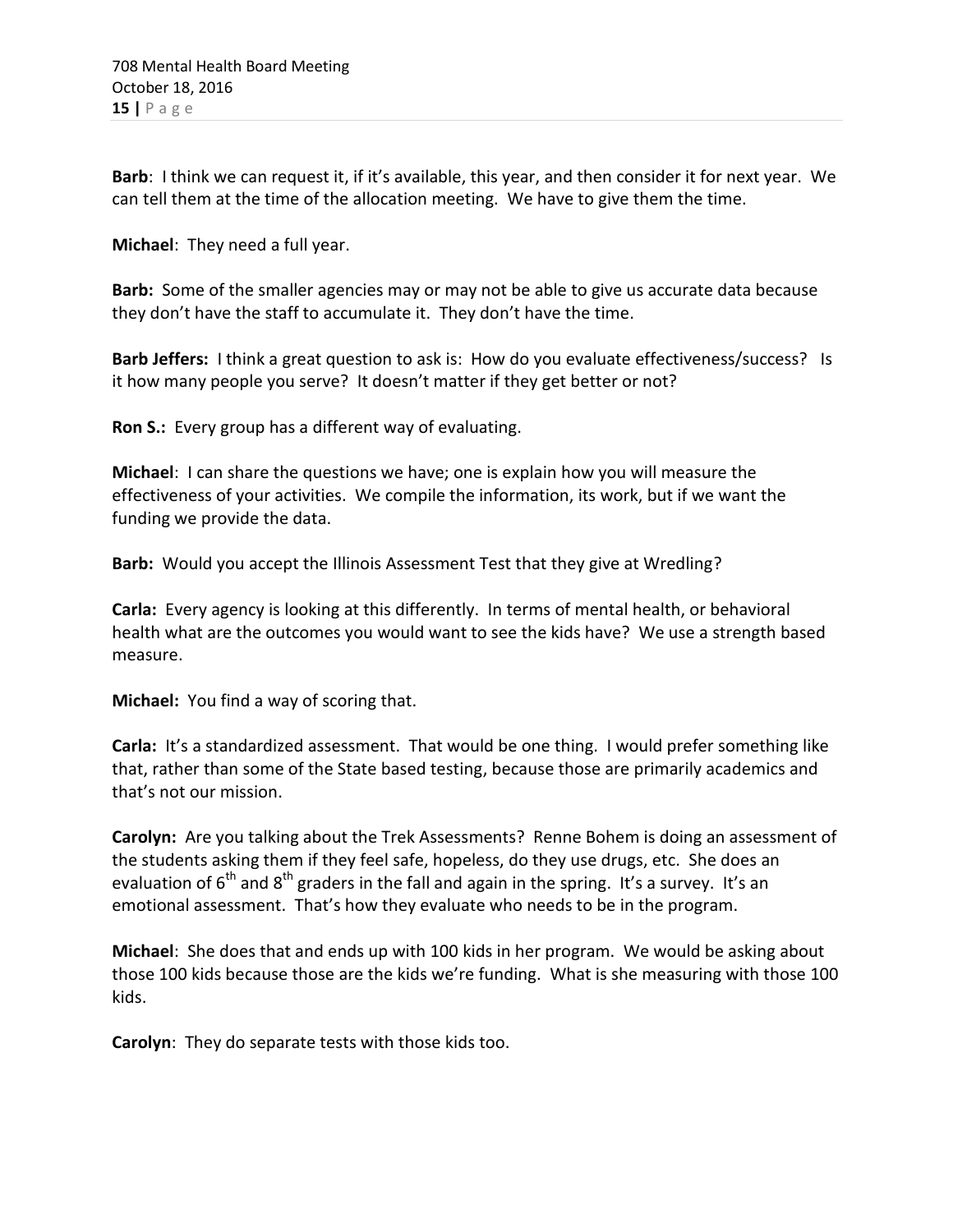**Michael:** That's what we would need. They would have to follow through and do all that. It's up to us as a group to make sure that gets explained and they are doing it.

**Carolyn:** I agree that our agencies need to have more data. What are your other 2 questions Michael?

**Michael:** 1. How do you measure the outcome of your activities. 2. Please provide a summary of your outcome measurements for your most recently completed fiscal year using criteria you previously outlined. 3. Describe the results you expect to have achieved by the end of the funding period.

**Mary:** I think in most cases agencies do these things. We just haven't requested it.

**Carolyn:** I don't think is a bad thing to potentially add these things to an application for next year.

**Mary:** I think we should ask. If you have outcome statistics or surveys we'd like to see them.

**Carolyn:** I don't think we should require it, but should ask for it.

**Carla:** I agree that we should do some outcome requests, but an organization like Tri-City. I don't want all their outcomes. I want to know specifically for the funds we are giving what's being targeted, and what do you predict the outcomes to be?

**Carolyn:** I don't think it should be required.

**Ron S.:** I think it should be required. Its data we need.

**Barb Jeffers:** If those agencies get any State funding they're doing it.

**Barb:** Only about 50% of our agencies get State funding.

**Carolyn:** As an end user of one of those agencies. They are doing in case by case, but we don't want information on every case they have.

**Barb Jeffers:** We came up with a scale its simple, we ask people for the information and they do it.

**Delilah Alegria:** If any of the agencies are being funded by INC. Board, they are already giving us those reports.

**Carla:** Where can we locate your application and use some of the requirements you have?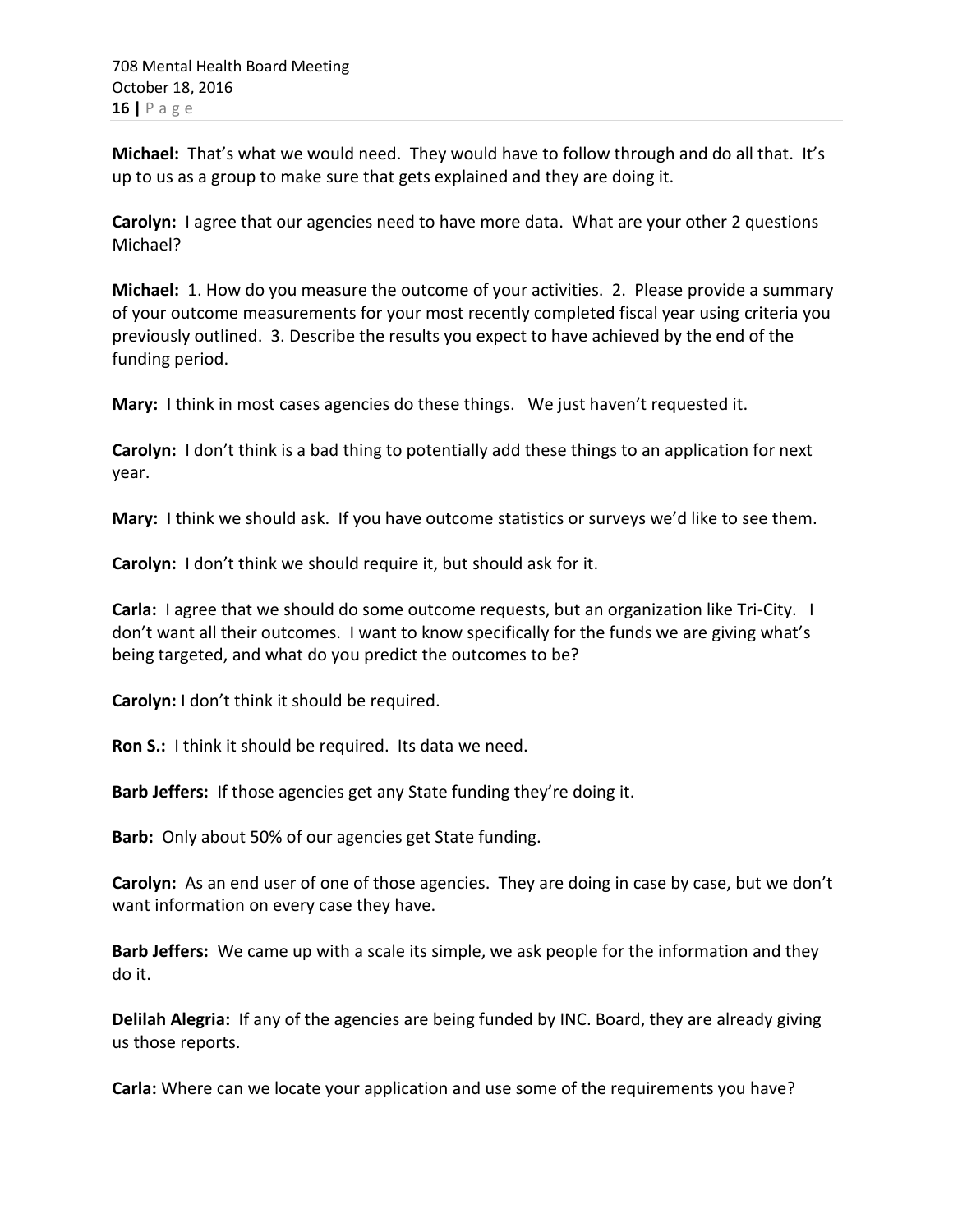**Delilah Alegria:** We didn't require outcomes; we requested outcome reports as part of the application. This year it's a requirement. Out of 25 agencies all but 2 were able to provide outcome data. Our program committee wants to keep updated and we're getting that information quarterly. What we did was created 5 categories to fit into the areas based upon how they ranked them.

**Barb Jeffers:** We ask in the evaluation what they expect in the outcome, and at the end of the year we ask what happened. That gives us data for the next year. If I know you aren't even tracking outcomes why would I give you money. If you can't tell me at the end of the year what happened, why would I give you money next year?

**Carla:** I get the sense that we would like to review the application to make sure that it has all the components we want and possibly add an outcome.

**Ron S.:** Voluntary for this year, but in 2018 it will be required.

**Barb:** We will tell them on the night of allocation, because we did already determine we were going to require that everyone present this year.

We can add to the checklist to give a synopsis of outcome measurements if available.

**Carolyn:** How do we want to phrase it?

**Ron S.:** The night of the meeting we will actually say this will be required for next year.

**Carolyn:** We'll have a handout.

Tracey to send the application and check list out to all board members.

**Barb**: Are we appointing a Chair and Vice-Chair for the upcoming year?

**Carolyn:** What about terms?

**Barb**: We're all good for one more fiscal year. We don't need to find anybody else or appoint anybody new. Mine was the only one that came up and I receive a letter asking if I would stay for another term.

**Carolyn:** What is the chair term? One year?

**Barb:** Yes.